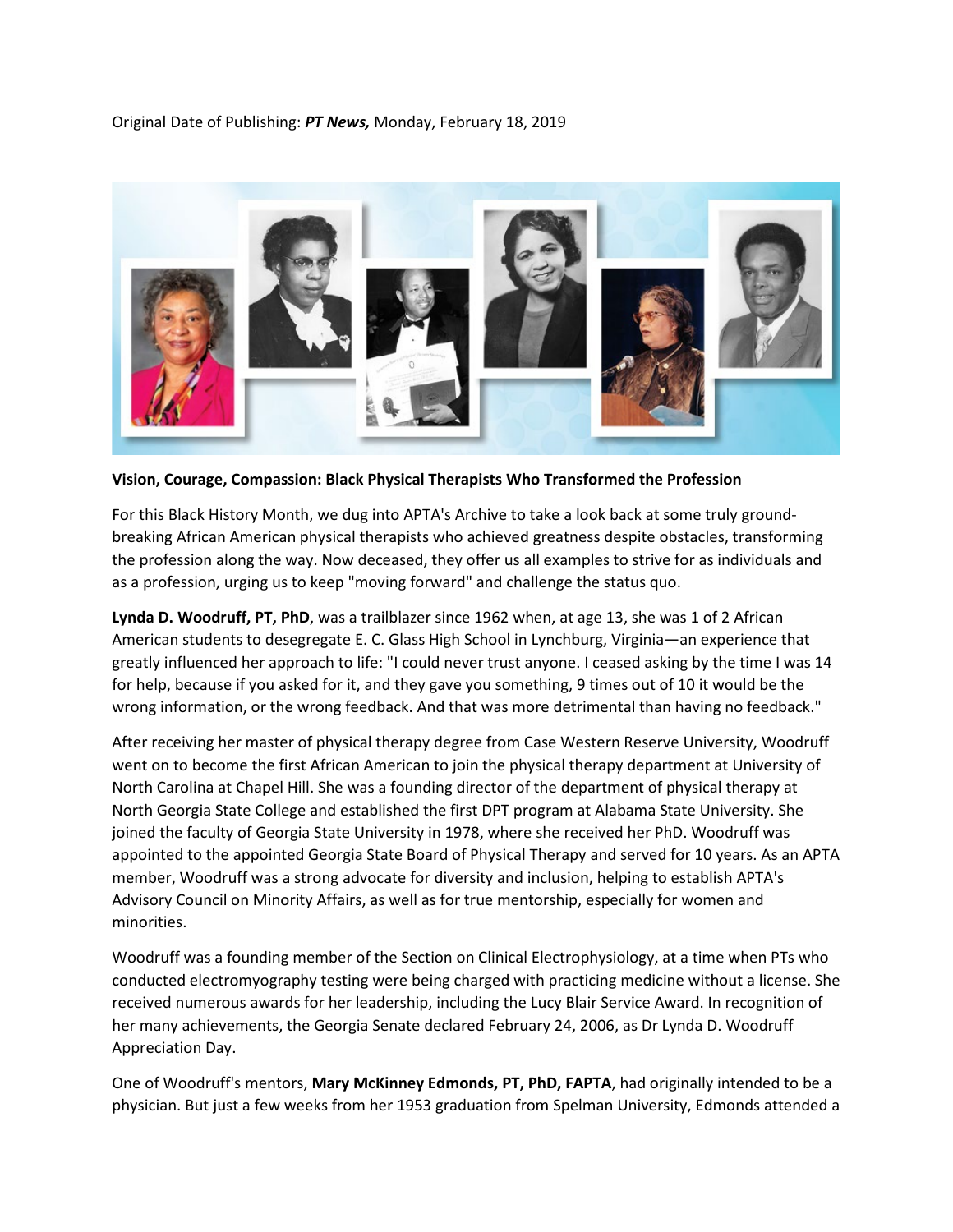lecture by physical therapist Wilmotine Jackson. "[Jackson] spoke about raging polio epidemics, and I just got totally excited," Edmonds said in an oral history recorded for APTA. She earned her physical therapy certificate from the University of Wisconsin. Before the phrase "social determinants of health" was popularized, she noticed how black and white women with diabetes who came to rehab would have above-the-knee amputations vs toe amputations, leading her to complete graduate degrees in sociology at Case Western Reserve University. During her postdoctoral fellowship at University of Michigan, Edmonds examined how social class affected people's experiences with health and health care.

Edmonds founded Cleveland State University's physical therapy program, was dean of Bowling Green State University's College of Health and Community Services, and was vice provost at Stanford University, as well as a professor at Stanford Medical School. She was a prolific author and presenter on issues related to cultural competency throughout her career. As a member of the APTA Commission on Accreditation (precursor to the Commission on Accreditation in Physical Therapy Education), Edmonds helped lead the fight for autonomy from the American Medical Association. Edmonds was the first African American PT to become a Catherine Worthingham Fellow of the American Physical Therapy Association.

Edmonds was hired for her first physical therapy position by Leon Anderson Jr, PT, who was then chief physical therapist at Highland View Hospital in Cleveland, Ohio. Anderson, who completed his degree in physical education at Johnson C. Smith University, didn't know much about the profession before he attended physical therapy school at Boston University, he just knew he "didn't want to preach or teach"—prominent professions for black Americans at the time. Ironically, after getting his master's degree in education, Anderson did spend several years as an assistant professor at Case Western Reserve University. After 20 years as director of physical therapy at University Hospitals of Cleveland, Anderson left to start a private practice with 6 colleagues. The first African American member of APTA's board of directors, Anderson held more than 15 elected positions at APTA throughout his career and chaired the Advisory Council on Minority Affairs.

**Thelma Brown Pendleton, PT, and Vilma Evans, PT, EdD**, were among the first black physical therapists in the United States. Pendleton originally was a nurse; although she aspired to be a PT, black students were not allowed to enroll in physical therapy programs at the time. In the mid-1940s she was finally able to enroll at Northwestern University and get her PT certificate, becoming the fifth African American PT. She founded and headed the physical therapy program at Provident Hospital and later was chief physical therapist at La Rabida Children's Hospital and Research Center. Pendleton also supervised clinical instructor education programs at Northwestern University for many years, and was an active member of the Illinois Physical Therapy Association.

Evans was born in New York City, attended school in Jamaica, and returned to New York for high school. Like Brown Pendleton, Evans had a hard time applying to PT school due to her race. She earned a degree in zoology from Hunter College, a physical therapy certificate from University of Pennsylvania in 1951, a master's in physical therapy in 1956 from New York University, and later a doctorate in education. Evans was director of physical therapy at St Elizabeth Hospital in Danville, Illinois, for 26 years. A lifetime APTA member, she received the Illinois Chapter's Outstanding Service in Physical Therapy Award in 1976 and APTA's Lucy Blair Service Award in 1985, and was a member of the APTA sections for education, geriatrics, and health policy and administration. Early on, Evans decided she "wanted to be part of the 'inner workings' [of APTA] because that's that way I—or anyone else—could make changes. Members